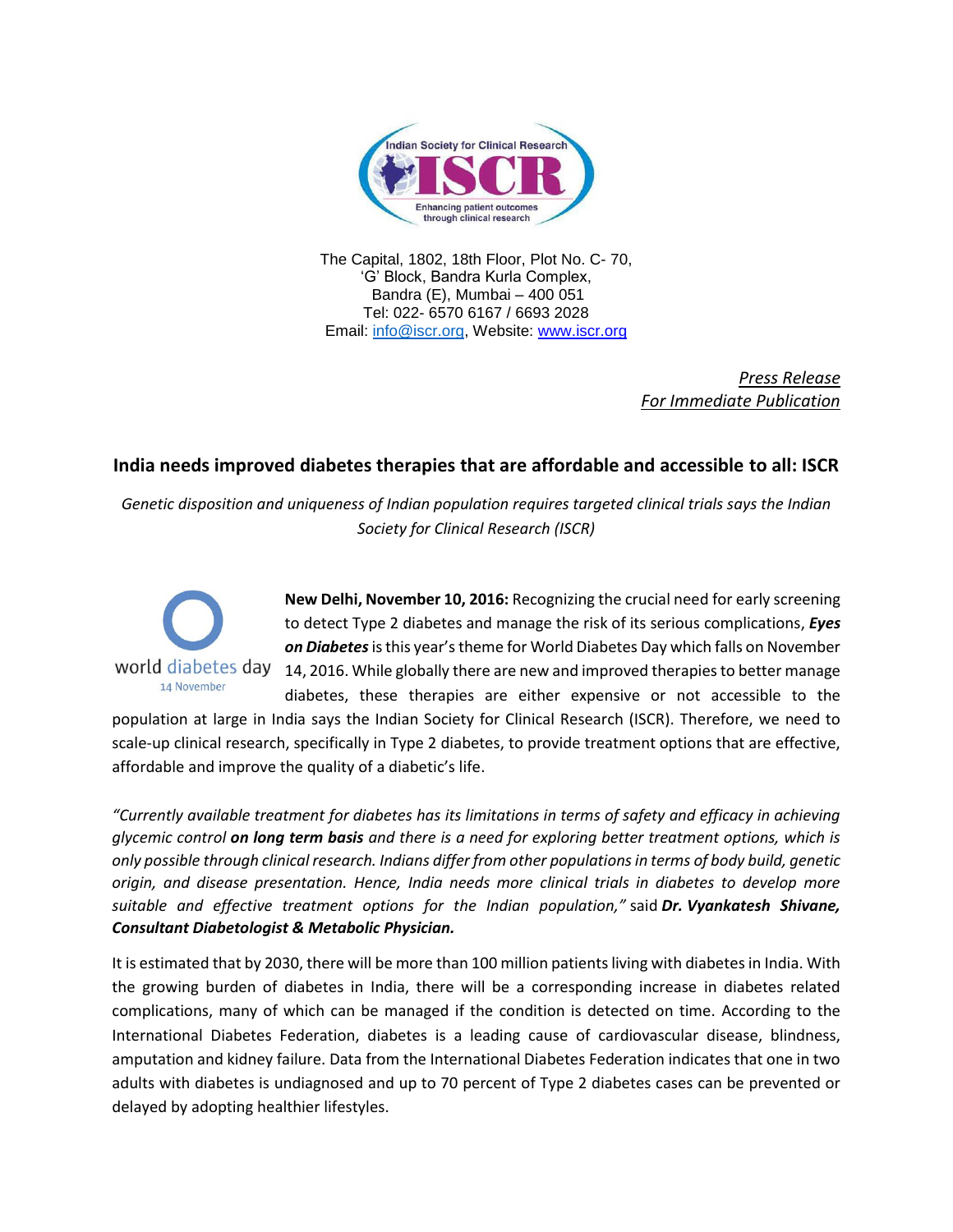*"The prevalence of diabetes in India is on the rise with approximately 70 million diabetes patients in the country. There are an equal number of patients with pre-diabetes, which is the first stage of the onset of diabetes. The prevalence of complications of diabetes is high in patients with both diabetes and prediabetes. In India, Type 2 diabetes and pre-diabetes remains undiagnosed for a longer period of time for a number of reasons, hence patients are more prone to complications. In keeping with this year's theme of World Diabetes Day 'Eyes on Diabetes", we must have large-scale screening programmes for early diagnosis of diabetes and pre-diabetes and early intervention. Effective glycemic control will definitely help reduce the complications associated with diabetes and reduce morbidity and mortality,"* noted *Dr. Shivane.* 

*"Given the increasing prevalence of diabetes in India, our focus through clinical research should be to meet the unmet medical needs of diabetics and develop improved therapies that cut across all economic strata,"* said **Suneela Thatte, President of ISCR.** 

**For more information on diabetes, visit http://www.idf.org/wddindex/toolkit/EN/IDF\_WDD\_interactive\_toolkit\_static\_EN.pdf**

## **Data Sources:**

- 1) [International Diabetes Federation](http://www.idf.org/wdd-index/index.php)
- 2) The Times of India India's diabetes burden to cross 100 million by 2030; December 14, 2011
- 3) WHO Diabetes Country Profiles 2016 India [http://www.who.int/diabetes/country](http://www.who.int/diabetes/country-profiles/ind_en.pdf?ua=1)[profiles/ind\\_en.pdf?ua=1](http://www.who.int/diabetes/country-profiles/ind_en.pdf?ua=1)

## **About ISCR**

The Indian Society for Clinical Research (ISCR) is an association of clinical research professionals that aims to build awareness of clinical research as a specialty in India and to facilitate its growth in the country while helping to evolve the highest standards of quality and ethics. To that extent, we are fully supportive of the initiatives undertaken by regulatory authorities to create a more robust and regulated environment in India for the conduct of clinical research and will continue to work very closely with different stakeholders in the development of regulations that will safeguard and protect patients in a clinical trial. For more information, visi[t www.iscr.org](http://www.iscr.org/)

*For further information, please contact:*

At ISCR: Melissa Arulappan +91 9845022389 [media@iscr.org](mailto:media@iscr.org)